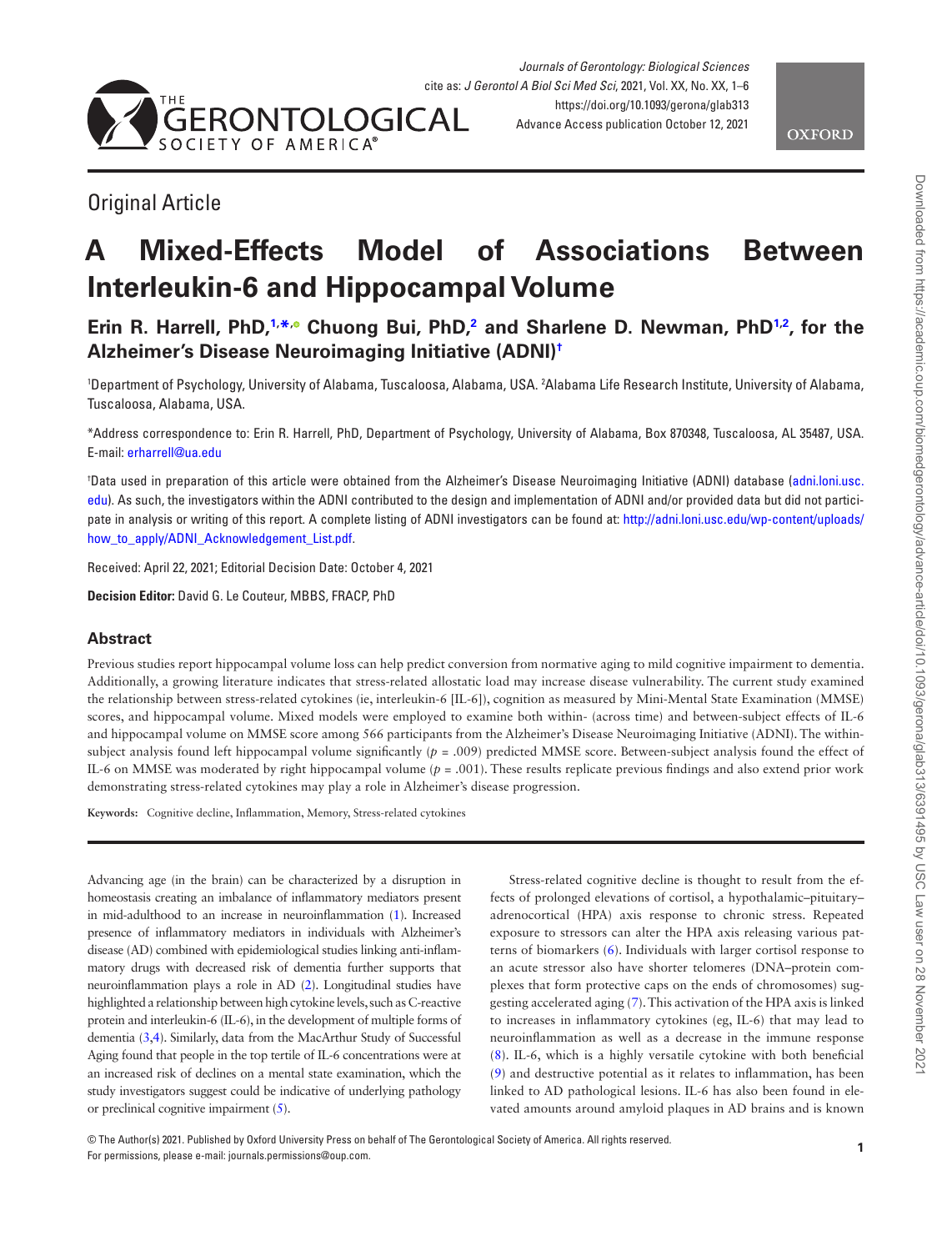to induce tau protein which contributes to tangle formation ([10\)](#page-4-9). In accordance with the biological-embedding model, it has been posited that stressful experiences early in life are programmed into cells that regulate inflammation, in turn promoting greater psychological and biological stress throughout one's life ([11\)](#page-4-10). This model has been supported by research findings on daily stressors where IL-6 levels were 2.35 times greater in individuals with a history of childhood abuse compared with participants who had no abuse history [\(12](#page-4-11)). Together, these findings suggest that individuals exposed to chronic psychosocial stress, particularly adverse childhood events (ACEs), may be more prone to the development of dementia via chronic increases in IL-6.

The chronic activation of the HPA axis has also been found to target specific brain regions including the hippocampus, amygdala, and prefrontal cortex [\(13](#page-4-12)). Research using both animal and human studies have provided evidence that psychosocial stress can lead to an array of changes in the hippocampus at the cellular level [\(14\)](#page-4-13) due to the high number of glucocorticoid/cortisol receptors in this area ([15–](#page-4-14)[17\)](#page-4-15). In addition, chronic stress has been associated with reduced hippocampal volume, an area of the brain critical for episodic memory and one of the first brain areas to show neurocognitive changes [\(18](#page-4-16),[19](#page-4-17)). Encoding and recall of memories have both been reported to be negatively affected by IL-6 levels; as IL-6 levels increased, recall decreased for information learned 5–20 minutes earlier along with the ability to encode ([20\)](#page-4-18). This supports that the hippocampus not only plays a critical role in memory formation but that it is also vulnerable to the adverse effects of peripheral inflammatory cytokines such as IL-6. These prior findings combined with research that IL-6 levels are predictive of subsequent cognitive decline among both middle-aged [\(21](#page-4-19)) and elderly persons ([22\)](#page-5-0) led to the present study which examines the associations between IL-6, hippocampal volume, and global cognitive impairment as measured by the Mini-Mental State Examination (MMSE) total score, which comprises subscores representing each cognitive domain: memory, orientation, attention, language, and construction.

Previous research has consistently found that hippocampal atrophy is related to early stages of AD [\(23](#page-5-1)[,24](#page-5-2)) with decreases in hippocampal volume over a 1-year period predicting AD from normal aging [\(25](#page-5-3),[26](#page-5-4)). Yet, it is unclear whether there are laterality differences in that contribution. Given that the left and right hippocampi have been linked to different aspects of memory functioning, it may be that they also contribute differentially to dementia. There is some evidence to support this hypothesis. For example, the right hippocampus is larger than the left in individuals experiencing normative aging [\(27](#page-5-5),[28](#page-5-6)), and this asymmetry is apparently decreased in AD [\(29](#page-5-7)). Scheef et al. [\(30](#page-5-8)) found that the right hippocampal volume decreases, not left, underlying subjective memory complaints and a decline in object memory over a 3-year period. The results observed by Scheef et al. [\(30](#page-5-8)) were replicated and extended by Van Etten et al. [\(31](#page-5-9)) in that right hippocampal volume predicted subjective memory complaints and that relationship was mediated by hypertension status. Based on these findings, the left and right hippocampus may have different relationships with cognitive status. Knowing that hippocampal volume has been shown to predict conversion from cognitive complaint and mild cognitive impairment (MCI) to dementia [\(32](#page-5-10)[–34](#page-5-11)), it is important to further characterize the potential differential roles of left and right hippocampi.

The goal of the current study was to examine the relationship between IL-6, hippocampal volume, and cognitive status as measured by the MMSE. Based on previous studies, IL-6 was expected to predict MMSE score. Additionally, hippocampal volume, specifically

right hippocampal volume, was predicted to interact with the relationship between IL-6 and MMSE. Lastly, hippocampal volume was predicted to be associated with change in MMSE score over time. Data from the Alzheimer's Disease Neuroimaging Initiative (ADNI) database were used to test these hypotheses.

# **Method**

# ADNI Data

Data used in the preparation of this article were obtained from the ADNI database [\(adni.loni.usc.edu\)](http://adni.loni.usc.edu). The primary goal of ADNI has been to test whether serial magnetic resonance imaging (MRI), positron emission tomography, other biological markers, and clinical and neuropsychological assessment can be combined to measure the progression of MCI and early AD. The MRI protocol used for this study has been summarized in prior publications, most notably Jack et al. ([35\)](#page-5-12) and Leow et al. [\(36](#page-5-13)). In brief, data collection focused on consistent structural imaging on 1.5T scanners using T1- and dual-echo T2-weighted sequences. Scans used a volumetric three-dimensional magnetization-prepared rapid gradient echo (3D MP-RAGE) sequence with a fixed number of parameters. Scans were then processed using FreeSurfer version 4.3. Each series in each exam also underwent 2 levels of quality control at Mayo Clinic (Rochester, MN) to allow for the selection of the scan with the highest quality. Scan quality was graded by trained analysts who determined whether data had failed adherence to the protocol parameters and were thus deemed unusable. An example of hippocampal volume neuroimaging using this protocol with an AD participant can be seen in [Figure 1](#page-1-0).

#### Sample Description

The sample  $(n = 566)$  was comprised overwhelmingly of participants who were Caucasian (94.5%), and having no AD (80.2%). In terms of gender, males constituted 62% of the sample. (Race was categorized as Caucasians and others which included African Americans, American Indians or Alaskan Natives, Asians, Native Hawaiians or other Pacific Islanders, and more than one race. Alzheimer was binary Yes/No.) The youngest participants were born in 1952, the oldest in 1916. As of 2020, participants averaged 88.7 years old  $(\pm 7.4)$ . The sample was diverse in terms of education, ranging from grade 4 (0.4%) to PhD/MD (11.8%). About 13.1% of the sample were high school graduates. Another 24.7% had a bachelor's degree, and 18.2% a master's degree.

At baseline, participants' MMSE ranged from 20 to 30, with average MMSE of 26.6 ( $\pm$ 2.3), left hippocampal volume 1 814 mm<sup>3</sup> ( $\pm$ 378), right

<span id="page-1-0"></span>

**Figure 1.** Illustration of hippocampal delineation of an Alzheimer's disease (AD) participant. *Note*: The images above are from an 80-year-old male AD participant. The image on the left is a coronal view of the hippocampus. The image on the right is a sagittal view.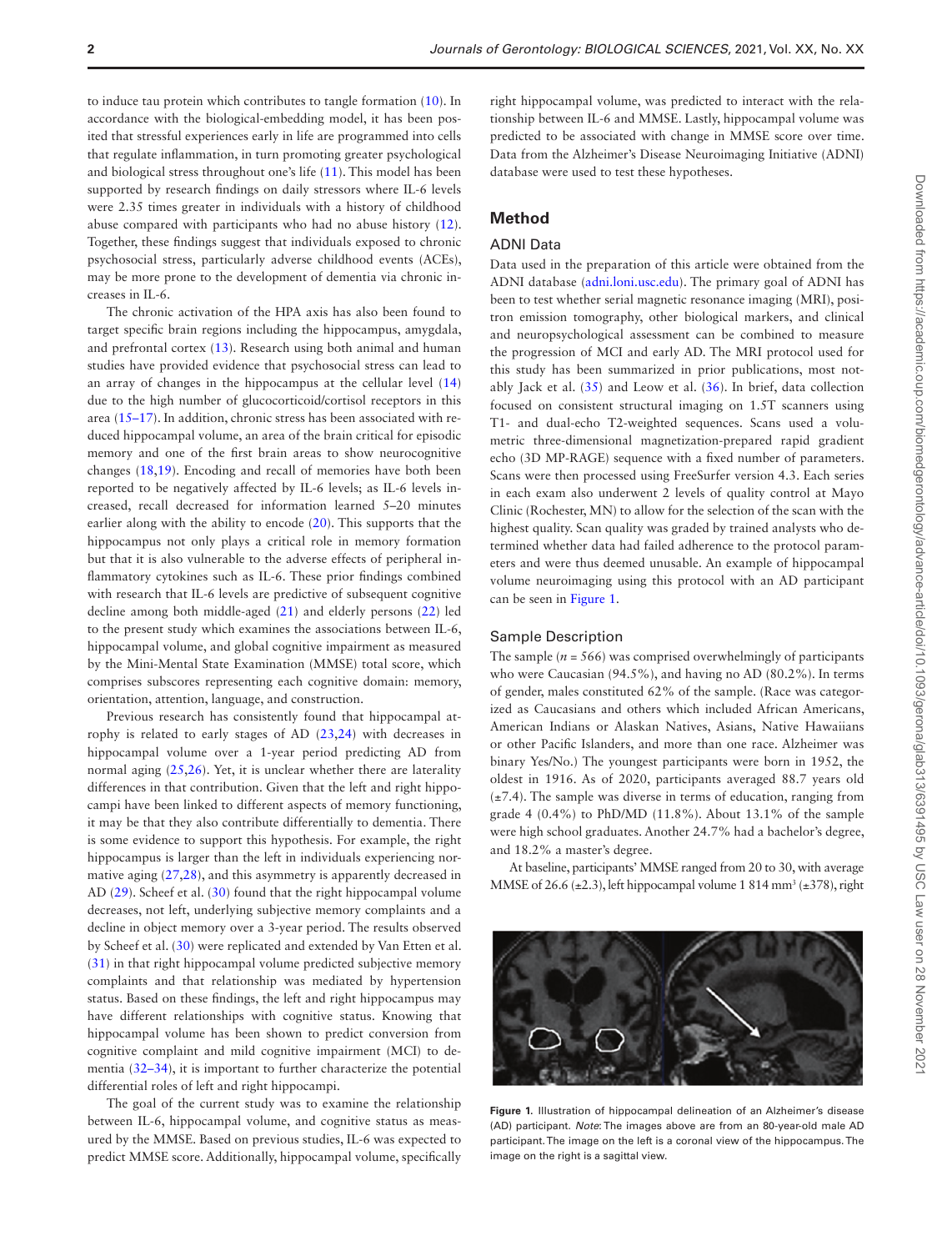hippocampal volume 1 873 mm<sup>3</sup> (±386), IL-6 receptor (IL-6r) 1.5 µg/mL  $(\pm 0.1)$ , and geriatric depression (GD) total score 1.5 ( $\pm 1.4$ ). Box plots for these time-varying variables are presented in [Supplementary Figures 1–5.](http://academic.oup.com/biomedgerontology/article-lookup/doi/10.1093/gerona/glab313#supplementary-data) After 12 months, scores on MMSE ranged from 5 to 30 with average MMSE reduced to 25.8 (±3.9), left hippocampal volume to 1 757 mm*<sup>3</sup>* (±387), and right hippocampal volume to 1 805 mm*<sup>3</sup>* (±395). GD total score increased to 1.8 (±1.9). IL-6r on average remained unchanged.

#### Statistical Approach

Mixed-effects models were used to examine associations between IL-6r and cognitive functioning as measured by MMSE score. The following specification was adopted for the analyses:

Level1: 
$$
Y_{it} = \beta_{0i} + \beta_1 X_{1it} + \beta_2 X_{2it} + \beta_3 X_{1it} X_{2it} + \varepsilon_{it}
$$

\n
$$
\text{Level2}: \beta_{0i} = \beta_{01} + \beta_{02} Z_i + \beta_{03} \bar{X}_{1i} + \beta_{04} \bar{X}_{2i} + \beta_{05} \bar{X}_{1i} \bar{X}_{2i} + u_{0i}
$$
\n

$$
\beta_1 = \beta_{10}
$$

$$
\beta_2 = \beta_{20}
$$

$$
\beta_3 = \beta_{30}
$$

where  $Y_i$  is the response of participant *i* at occasion *t*,  $X_{1i}$  and  $X_{2it}$  are time-varying predictors,  $Z_i$  time-invariant covariate, and  $\bar{X}_i$ individual-specific means of  $X_i$ .  $X_i$  was centered at individual-specific means, and the individual-specific means were included in the second level. In this manner, effects of *X<sub>it</sub>* are within-person, while effects of  $\bar{X}_i$  are between-person. Random intercept ( $u_{0i}$ ) was used to account for correlation among repeated measures. In this study, we examined the interaction between IL-6r and right hippocampal volume (represented by  $X_{1i}$ ,  $X_{2i}$  at level 1 and  $\bar{X}_{1i}\bar{X}_{2i}$  at level 2). Other included time-varying variables were left hippocampal volume, GD total score, and time (coded 0 for baseline and 1 for month 12). Time-invariant covariates consisted of race, gender, education, age, and presence of AD. Individual-specific means were grand meancentered before the interaction was formed. Variance inflation factor (VIF) suggested multicollinearity was not concerning (ie, VIF ranged between 1.04 and 4.59). Boxplots and frequencies were used to confirm the absence of irregular observations.

# **Results**

#### Between-Person Effects

The effect of IL-6 was moderated by right hippocampal volume  $(p = .001,$  Cohen  $f^2 = 0.01$ ) ([Table 1](#page-2-0)). Probing the interaction revealed that the effects of IL-6 on MMSE were negative for right hippocampal volume in the lower range of approximately 1 250 or below ([Supplementary Figure 6](http://academic.oup.com/biomedgerontology/article-lookup/doi/10.1093/gerona/glab313#supplementary-data)). As such, higher IL-6 was associated with lower MMSE. For right hippocampal volume in the higher range of approximately 1 900 mm<sup>3</sup> or above, the effects of IL-6 on MMSE were positive such that higher IL-6 was associated with higher MMSE. (The minimum of individual-specific right hippocampal volume was 734.12 mm*<sup>3</sup>* and the maximum was 2942.15 mm*<sup>3</sup>* .) For right hippocampal volume between 1 250 mm*<sup>3</sup>* and 1 900 mm*<sup>3</sup>* , the effects of IL-6 on MMSE were not significant. An illustration of the moderated associations between IL-6 and MMSE is demonstrated (see [Supplementary Figure 7\)](http://academic.oup.com/biomedgerontology/article-lookup/doi/10.1093/gerona/glab313#supplementary-data). For right hippocampal

volume  $= 1, 250 \text{ mm}^3$ , the fitted line was downward sloping, while for right hippocampal volume  $= 1,950 \text{ mm}^3$ , the fitted line was upward sloping. For right hippocampal volume = 1 550 mm*<sup>3</sup>* , the slope of the fitted line was relatively flat, and indeed not significant. While left hippocampal volume could explain within-person change, it was not able to explain between-person differences in MMSE. There was also no evidence supporting the effects of GD total.

#### Effects of Demographic Covariates

People who reported having AD were expected to have lower MMSE  $(p < .0001,$  Cohen  $f<sup>2</sup> = 0.22$ ). Higher education was associated with higher MMSE ( $p = .007$ , Cohen  $f^2 = 0.01$ ). All other demographic covariates were statistically insignificant ([Table 2](#page-2-1)).

### Within-Person Effects

The estimated effect of left hippocampal volume was significant  $(p = .009, \text{Cohen } f^2 = 0.01)$  and positive. It implied that an increase in left hippocampal volume from baseline to month 12 was associated with an increase in MMSE. The effect of time was significant (<.0001) and negative. As such, MMSE scores were expected to be reduced between baseline and 12 months after. The effects of right hippocampal volume, IL-6, and GD total were not statistically significant [\(Table 3\)](#page-3-0).

# **Discussion**

The goal of the current study was to examine the relationship between biomarkers of stress (IL-6), hippocampal volume, and AD. The results confirmed our hypothesis that IL-6 is associated with MMSE score and that right hippocampal volume moderates the relationship. Change in the left hippocampus was associated with change in MMSE score over a 12-month period. Finally, an effect of education was observed such that individuals with higher education had higher MMSE scores. It should be noted that the hippocampus

<span id="page-2-0"></span>**Table 1.** Between-Person Associations Between MMSE and Time-Varying Predictors

|                                  | Estimate  | SE.   | p Value |
|----------------------------------|-----------|-------|---------|
| Left hippocampal volume          | 0.001     | 0.001 | .253    |
| Right hippocampal volume         | $-0.011$  | 0.004 | .006    |
| $II - r6$                        | $-13.937$ | 4.861 | .004    |
| Right hippocampal $\times$ IL-r6 | $-0.008$  | 0.003 | .002    |
| GD total                         | $-0.135$  | 0.082 | .103    |

*Note*: GD = geriatric depression; IL-6r = interleukin-6 receptor; MMSE = Mini-Mental State Examination.

<span id="page-2-1"></span>

|  | <b>Table 2.</b> Between-Person Associations Between MMSE and |  |  |
|--|--------------------------------------------------------------|--|--|
|  | Demographic Covariates                                       |  |  |

|                                 | Estimate | SЕ    | p Value  |
|---------------------------------|----------|-------|----------|
| Alzheimer's disease (yes vs no) | $-3.831$ | 0.298 | $-.0001$ |
| Education                       | 0.102    | 0.038 | .007     |
| Gender (female vs male)         | 0.178    | 0.244 | .466     |
| Race (others vs White)          | $-0.141$ | 0.527 | .789     |
| Age                             | 0.022    | 0.016 | .181     |

*Note*: MMSE = Mini-Mental State Examination.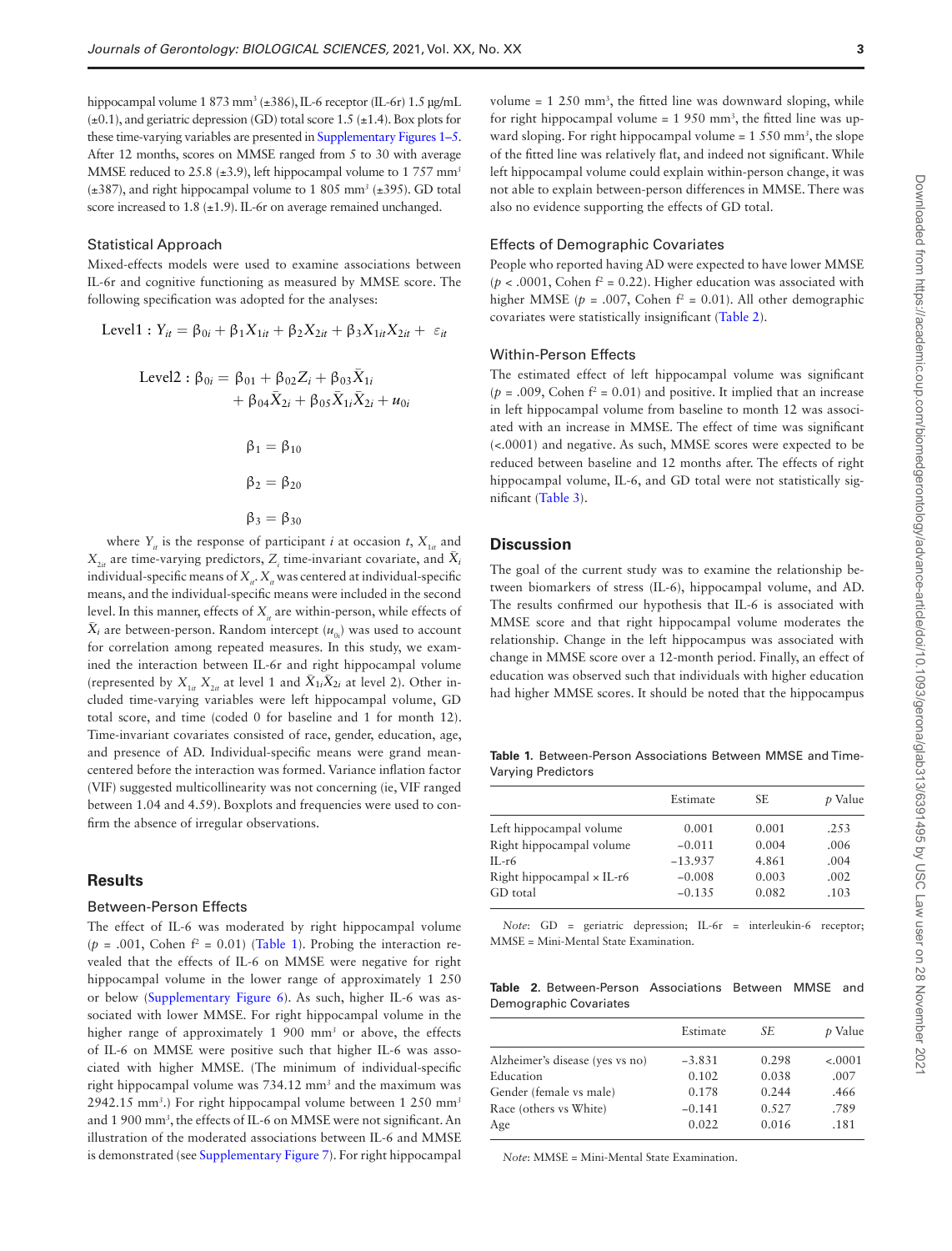|                                  | Estimate | SE    | <i>t</i> Value |
|----------------------------------|----------|-------|----------------|
| Left hippocampal volume          | 0.005    | 0.002 | .009           |
| Right hippocampal volume         | $-0.002$ | 0.002 | .239           |
| $II - r6$                        | 4.623    | 2.997 | .124           |
| Right hippocampal $\times$ IL-r6 | $-0.018$ | 0.058 | .760           |
| GD total                         | $-0.029$ | 0.093 | .752           |
| Time                             | $-0.753$ | 0.178 | $-.0001$       |
|                                  |          |       |                |

<span id="page-3-0"></span>**Table 3.** Within-Person Associations Between MMSE and Time-Varying Predictors

*Note*: GD = geriatric depression; IL-6r = interleukin-6 receptor; MMSE = Mini-Mental State Examination.

is a heterogenous structure and that chronic stress, cognitive aging, and psychiatric disease like GD can have varying effects ([37,](#page-5-14)[38](#page-5-15)).

One of the major findings in the current study is that the relationship between IL-6 and MMSE score is moderated by right hippocampal volume. This effect shows that the combination of larger right hippocampus volume and higher levels of IL-6 results in higher MMSE scores while the reverse is true for individuals with smaller right hippocampal volumes. There is some suggestion that the neuroinflammatory response that results in increased IL-6 can be both beneficial and harmful. It can be beneficial in that the astrocyte and microglia inflammatory driven response may assist in clearing the plaques and tangles linked to AD ([39\)](#page-5-16). Barroeta-Espar et al. have proposed that AD resiliency, lack of cognitive decline despite the existence of the stereotypical plaques and tangles, is due to a differential immune response, that is, a differential effect of inflammatory cytokines like IL-6 [\(39](#page-5-16)). The current findings may lend support to this hypothesis in that for individuals with larger hippocampi, higher levels of IL-6 was associated with higher MMSE scores, suggesting that IL-6 in this group may have a neuroprotective property. The reverse was found for those with smaller hippocampi; higher levels of IL-6 seemed to have a detrimental effect. Our current results demonstrate the need for further study focused on the role of ACEs and chronic psychosocial stress. Both are linked to elevated IL-6 and smaller hippocampal volume ([17](#page-4-15),[19\)](#page-4-17). Evidence from work by Rajagopalan et al. ([40](#page-5-17)) support this speculation as they found that stress-induced elevated plasma cortisol was associated with larger ventricles and smaller hippocampal volume, predominantly in the right cerebral hemisphere, regardless of age, sex, or cognitive status.

The second primary finding is the laterality differences in the hippocampus. Investigating the role of hippocampal laterality differences and rate of volume loss over time, Eckerström et al. [\(41\)](#page-5-18) found that there is a significant overall difference of about 10% in normalized volume between the left and right hippocampus. Additionally, Eckerström et al. found that it was changes in left hippocampal volume that predicted conversion from MCI to dementia in a 2-year period, not right hippocampus. This result was replicated in the current study in that it was changes in left hippocampal volume that predicted changes in MMSE score. We failed to see a relationship between changes in right hippocampal volume and changes in MMSE. The laterality differences observed in this study as well as previous studies warrant further investigation.

There are limitations to be noted including the racial homogeneity of the sample. With nearly 95% of the participant sample being Caucasian, it would be important to test our hypotheses in a more diverse sample. Another limitation is the time interval examined was 12 months. In future studies, it would be beneficial to have another follow-up assessment at 24 or 36 months to better examine

conversion from subjective cognitive complaint to MCI to dementia. In addition, no information about childhood socioeconomic status or life stress including childhood trauma was included in the data. Future work will be necessary to disentangle these relationships. It will also be necessary to examine stress and improve recruitment of underrepresented populations. Lastly, while we know there is a relationship between depression and chronic stress and elevated IL-6 levels, we only had measures of GD and not measures of chronic stress.

Overall, the results confirm our hypotheses that stress-related cytokines, IL-6, as well as hippocampal volume are associated with MMSE score. While the effect of IL-6 is moderated by right hippocampal volume, it is change in the left hippocampus that is associated with change in MMSE score over a 12-month period. Even so, we recognize the effect size of the interaction between IL-6 and right hippocampal volume was small, and that it is not possible to quantify the effect size of IL-6 on MMSE. In spite of this, these findings support the need for further study of the developmental trajectory of cognitive decline and the potential effect that chronic stress has on that decline across the life span.

Given rates of dementia and AD are higher in African Americans than in white Americans, it is particularly important that more studies examine racial/ethnic differences in older adults cognitive function in order to achieve health equity. Studies that included African Americans have found that those with higher levels of perceived stress had more rapid declines in global cognition, most notably episodic memory ([42\)](#page-5-19). Decades of research has shown that African Americans experience a disproportionate burden of stressful life experiences linked to poverty, racism, and racial segregation due to their relatively low status in society [\(43](#page-5-20)[–46\)](#page-5-21). Based on the present findings and our knowledge that stressful experiences are associated with conversion from MCI to dementia ([18\)](#page-4-16), we contend that resources need to be devoted to studying whether the relationships seen with IL-6 and hippocampal volume persist in older African Americans. It is also recommended that future studies explore whether adversity across the life span including racism-related stress may be contributing to an elevated presence of stress-related cytokines. Significant associations have been documented between early-life adverse stress and reduced hippocampal volume ([47,](#page-5-22)[48\)](#page-5-23).

When examining aging, it is also important to consider the cumulative strain that chronic psychosocial stress exerts on immune and cardiovascular systems that ultimately renders individuals more susceptible to developing stress-related diseases including hypertension, diabetes, and cardiovascular disease, all of which has been suggested to contribute to cognitive decline. Individuals who already are experiencing stress-related illnesses mentioned previously may have increased vulnerability amplifying HPA dysregulation and subsequent development of dementia. We examined the medical history data in our sample to see if the data indicated whether the participant had a medical condition related to a system (eg, cardiovascular, endocrinology, renal). A 2-tailed *t* test was performed on MMSE, hippocampal volume, and IL-6 to determine whether these measures were different between participants with the medical condition affecting these systems. However, when examining cardiovascular (hypertension), endocrinology (diabetes), and renal systems, none of the measures showed a significant difference between groups (see [Supplementary Table 1](http://academic.oup.com/biomedgerontology/article-lookup/doi/10.1093/gerona/glab313#supplementary-data) for *p* values from the *t* test). Thus, it is recommended that future studies seek to capture factors that are known to contribute to psychosocial stress and stress-related diseases to help better understand the associations between cognitive decline and functional limitations in daily life. Not only is it important to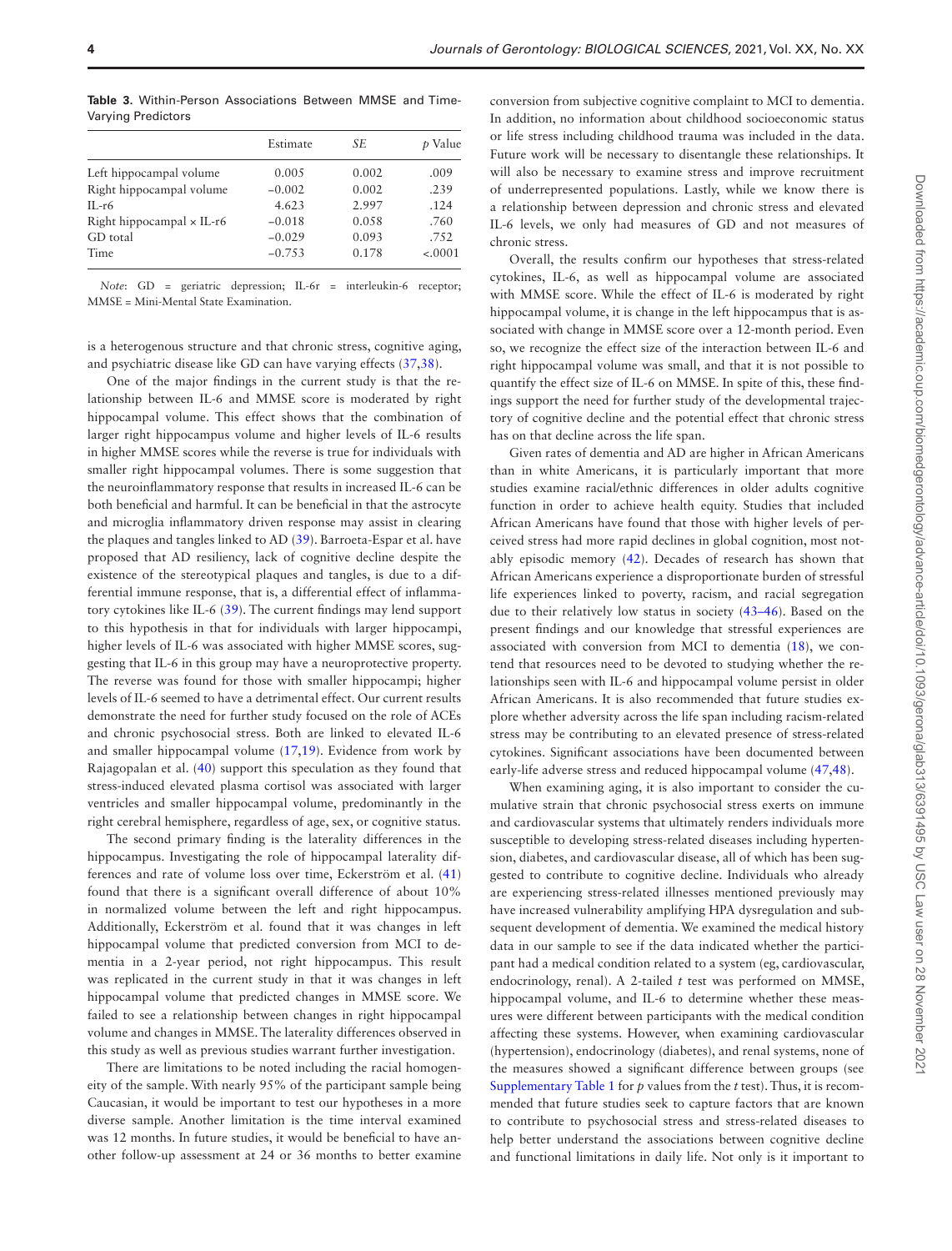determine the types of chronic stressors older adults are experiencing but also the age of onset, recurrence, and severity of other diseases known to impact cognition, including depression and personality dysfunction.

# **Supplementary Material**

Supplementary data are available at *The Journals of Gerontology, Series A: Biological Sciences and Medical Sciences* online.

## **Funding**

Data collection and sharing for this project were funded by the Alzheimer's Disease Neuroimaging Initiative (ADNI) National Institutes of Health (grant U01 AG024904) and U.S. Department of Defense ADNI (W81XWH-12-2-0012). ADNI is funded by the National Institute on Aging, the National Institute of Biomedical Imaging and Bioengineering, and through generous contributions from the following: AbbVie, Alzheimer's Association; Alzheimer's Drug Discovery Foundation; Araclon Biotech; BioClinica, Inc.; Biogen; Bristol-Myers Squibb Company; CereSpir, Inc.; Cogstate; Eisai Inc.; Elan Pharmaceuticals, Inc.; Eli Lilly and Company; EuroImmun; F. Hoffmann-La Roche Ltd and its affiliated company Genentech, Inc.; Fujirebio; GE Healthcare; IXICO Ltd.; Janssen Alzheimer Immunotherapy Research & Development, LLC.; Johnson & Johnson Pharmaceutical Research & Development LLC.; Lumosity; Lundbeck; Merck & Co., Inc.; Meso Scale Diagnostics, LLC.; NeuroRx Research; Neurotrack Technologies; Novartis Pharmaceuticals Corporation; Pfizer Inc.; Piramal Imaging; Servier; Takeda Pharmaceutical Company; and Transition Therapeutics. The Canadian Institutes of Health Research is providing funds to support ADNI clinical sites in Canada. Private sector contributions are facilitated by the Foundation for the National Institutes of Health [\(www.fnih.org\)](http://www.fnih.org). The grantee organization is the Northern California Institute for Research and Education, and the study is coordinated by the Alzheimer's Therapeutic Research Institute at the University of Southern California. ADNI data are disseminated by the Laboratory of Neuro Imaging at the University of Southern California.

# **Conflict of Interest**

None declared.

#### **Acknowledgments**

Data used in preparation of this article were obtained from the Alzheimer's Disease Neuroimaging Initiative (ADNI) database [\(adni.loni.usc.edu\)](http://adni.loni.usc.edu). As such, the investigators within the ADNI contributed to the design and implementation of ADNI and/or provided data but did not participate in analysis or writing of this report. A complete listing of ADNI investigators can be found at: [http://adni.loni.usc.edu/wp-content/uploads/how\\_to\\_apply/ADNI\\_](http://adni.loni.usc.edu/wp-content/uploads/how_to_apply/ADNI_Acknowledgement_List.pdf) [Acknowledgement\\_List.pdf](http://adni.loni.usc.edu/wp-content/uploads/how_to_apply/ADNI_Acknowledgement_List.pdf).

# **Author Contributions**

E.R.H. assisted with the conception and design of the study; the acquisition of the data; and drafting and revising of the manuscript. C.B. assisted with the analysis and interpretation of data and drafting of manuscript. S.D.N. assisted with the acquisition and interpretation of data and drafting and revising of the manuscript.

#### **References**

<span id="page-4-0"></span>1. Godbout JP, Johnson RW. Interleukin-6 in the aging brain. *J Neuroimmunol*. 2004;147(1–2):141–144. doi:[10.1016/j.jneuroim.2003.10.031](https://doi.org/10.1016/j.jneuroim.2003.10.031)

- <span id="page-4-1"></span>2. Wyss-Coray T. Inflammation in Alzheimer disease: driving force, bystander or beneficial response? *Nat Med*. 2006;12(9):1005–1015. doi[:10.1038/](https://doi.org/10.1038/nm1484) [nm1484](https://doi.org/10.1038/nm1484)
- <span id="page-4-2"></span>3. Engelhart MJ, Geerlings MI, Meijer J, et al. Inflammatory proteins in plasma and the risk of dementia: the Rotterdam Study. *Arch Neurol*. 2004:61(5):668–672. doi:[10.1001/archneur.61.5.668](https://doi.org/10.1001/archneur.61.5.668)
- <span id="page-4-3"></span>4. Rainero I, Rubino E, Cappa G, et al. Pro-inflammatory cytokine genes influence the clinical features of frontotemporal lobar degeneration. *Dement Geriatr Cogn Disord*. 2009;27(6):543–547. doi:[10.1159/000225962](https://doi.org/10.1159/000225962)
- <span id="page-4-4"></span>5. Alley DE, Crimmins EM, Karlamangla A, Hu P, Seeman TE. Inflammation and rate of cognitive change in high-functioning older adults. *J Gerontol A Biol Sci Med Sci*. 2008;63(1):50–55. doi[:10.1093/gerona/63.1.50](https://doi.org/10.1093/gerona/63.1.50)
- <span id="page-4-5"></span>6. Del Giudice M, Ellis BJ, Shirtcliff EA. The Adaptive Calibration Model of stress responsivity. *Neurosci Biobehav Rev*. 2011;35(7):1562–1592. doi[:10.1016/j.neubiorev.2010.11.007](https://doi.org/10.1016/j.neubiorev.2010.11.007)
- <span id="page-4-6"></span>7. Tomiyama AJ, O'Donovan A, Lin J, et al. Does cellular aging relate to patterns of allostasis? An examination of basal and stress reactive HPA axis activity and telomere length. *Physiol Behav*. 2012;106(1):40–45. doi[:10.1016/j.physbeh.2011.11.016](https://doi.org/10.1016/j.physbeh.2011.11.016)
- <span id="page-4-7"></span>8. Dhabhar FS. Enhancing versus suppressive effects of stress on immune function: implications for immunoprotection and immunopathology. *Neuroimmunomodulation*. 2009;16(5):300–317. doi[:10.1159/000216188](https://doi.org/10.1159/000216188)
- <span id="page-4-8"></span>9. Xing Z, Gauldie J, Cox G, et al. IL-6 is an antiinflammatory cytokine required for controlling local or systemic acute inflammatory responses. *J Clin Invest*. 1998;101(2):311–320. doi[:10.1172/JCI1368](https://doi.org/10.1172/JCI1368)
- <span id="page-4-9"></span>10. Quintanilla RA, Orellana DI, González-Billault C, Maccioni RB. Interleukin-6 induces Alzheimer-type phosphorylation of tau protein by deregulating the cdk5/p35 pathway. *Exp Cell Res*. 2004;295(1):245–257. doi[:10.1016/j.yexcr.2004.01.002](https://doi.org/10.1016/j.yexcr.2004.01.002)
- <span id="page-4-10"></span>11. Miller GE, Chen E, Parker KJ. Psychological stress in childhood and susceptibility to the chronic diseases of aging: moving toward a model of behavioral and biological mechanisms. *Psychol Bull*. 2011;137(6):959–997. doi[:10.1037/a0024768](https://doi.org/10.1037/a0024768)
- <span id="page-4-11"></span>12. Gouin JP, Glaser R, Malarkey WB, Beversdorf D, Kiecolt-Glaser JK. Childhood abuse and inflammatory responses to daily stressors. *Ann Behav Med*. 2012;44(2):287–292. doi[:10.1007/s12160-012-9386-1](https://doi.org/10.1007/s12160-012-9386-1)
- <span id="page-4-12"></span>13. Pruessner JC, Dedovic K, Pruessner M, et al. Stress regulation in the central nervous system: evidence from structural and functional neuroimaging studies in human populations—2008 Curt Richter Award winner. *Psychoneuroendocrinology*. 2010;35(1):179–191. doi:[10.1016/j.](https://doi.org/10.1016/j.psyneuen.2009.02.016) [psyneuen.2009.02.016](https://doi.org/10.1016/j.psyneuen.2009.02.016)
- <span id="page-4-13"></span>14. Alderson AL, Novack TA. Neurophysiological and clinical aspects of glucocorticoids and memory: a review. *J Clin Exp Neuropsychol*. 2002;24(3):335–355. doi:[10.1076/jcen.24.3.335.987](https://doi.org/10.1076/jcen.24.3.335.987)
- <span id="page-4-14"></span>15. Fuchs E, Czéh B, Kole MH, Michaelis T, Lucassen PJ. Alterations of neuroplasticity in depression: the hippocampus and beyond. *Eur Neuropsychopharmacol*. 2004;14(suppl. 5):S481–S490. doi:[10.1016/j.](https://doi.org/10.1016/j.euroneuro.2004.09.002) [euroneuro.2004.09.002](https://doi.org/10.1016/j.euroneuro.2004.09.002)
- 16. Jameison K, Dinan TG. Glucocorticoids and cognitive function: from physiology to pathophysiology. *Hum Psychopharmacol*. 2001;16(4):293– 302. doi:[10.1002/hup.304](https://doi.org/10.1002/hup.304)
- <span id="page-4-15"></span>17. Juster RP, McEwen BS, Lupien SJ. Allostatic load biomarkers of chronic stress and impact on health and cognition. *Neurosci Biobehav Rev*. 2010;35(1):2–16. doi:[10.1016/j.neubiorev.2009.10.002](https://doi.org/10.1016/j.neubiorev.2009.10.002)
- <span id="page-4-16"></span>18. Peavy GM, Lange KL, Salmon DP, et al. The effects of prolonged stress and APOE genotype on memory and cortisol in older adults. *Biol Psychiatry*. 2007;62(5):472–478. doi:[10.1016/j.biopsych.2007.03.013](https://doi.org/10.1016/j.biopsych.2007.03.013)
- <span id="page-4-17"></span>19. Zimmerman ME, Ezzati A, Katz MJ, et al. Perceived stress is differentially related to hippocampal subfield volumes among older adults. *PLoS One*. 2016;11(5):e0154530. doi[:10.1371/journal.pone.0154530](https://doi.org/10.1371/journal.pone.0154530)
- <span id="page-4-18"></span>20. Elderkin-Thompson V, Irwin MR, Hellemann G, Kumar A. Interleukin-6 and memory functions of encoding and recall in healthy and depressed elderly adults. *Am J Geriatr Psychiatry*. 2012;20(9):753–763. doi[:10.1097/](https://doi.org/10.1097/JGP.0b013e31825d08d6) [JGP.0b013e31825d08d6](https://doi.org/10.1097/JGP.0b013e31825d08d6)
- <span id="page-4-19"></span>21. Marsland AL, Gianaros PJ, Abramowitch SM, Manuck SB, Hariri AR. Interleukin-6 covaries inversely with hippocampal grey matter volume in